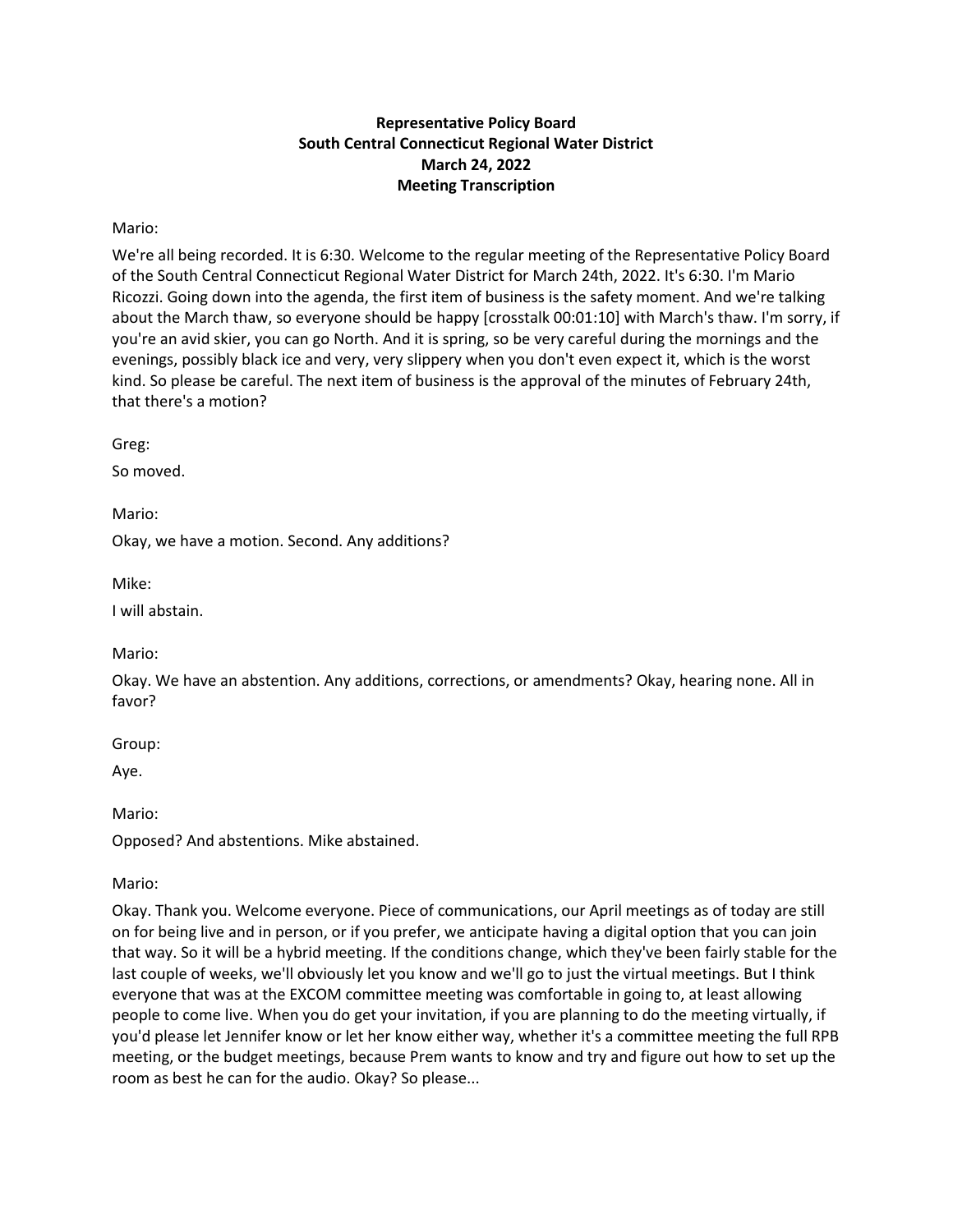Brian:

[crosstalk 00:03:34]. When is a good [inaudible 00:03:36].

Mario:

Thank you.

Brian:

When are the budget meetings? Just to confirm.

Mario: I'm sorry, what was that?

Brian:

What are the dates of the budget meetings just to confirm? Because...

Mario:

The Finance committee budget meeting is April 20th. That's a Wednesday, at 5:00 PM. That will include an executive session if there are questions about the commercial business enterprises. They'll be covered at a high level during the budget presentation, but then there's an executive session afterwards in case there are questions that really should not be answered in public session. And then the Consumer Affairs committee and Land Use committee's joint meeting is Monday, April 18th at 5:30. And that's the regular meeting for consumer affairs. That will also include the executive session at the end of the agenda. And you're obviously welcome to attend one or both of the meetings. So if you can't make Wednesday night, go Monday. If you can't make Monday night, go Wednesday. But it's important that we obviously all get an understanding of what the budget is being proposed. Okay? [crosstalk 00:04:59] Anything else?

Mike:

Mario?

Jamie:

Did I understand you? Because I had written down five o'clock on the 20th and then I had written down five o'clock on the 18th, but we only need it's 5:30 on the 18th? Is that right?

Mario:

5:30 on the 18th.

Jamie:

Is that right? And but, only one or the other? We don't have to be at both.

Mario:

You do not have to attend both.

Jamie: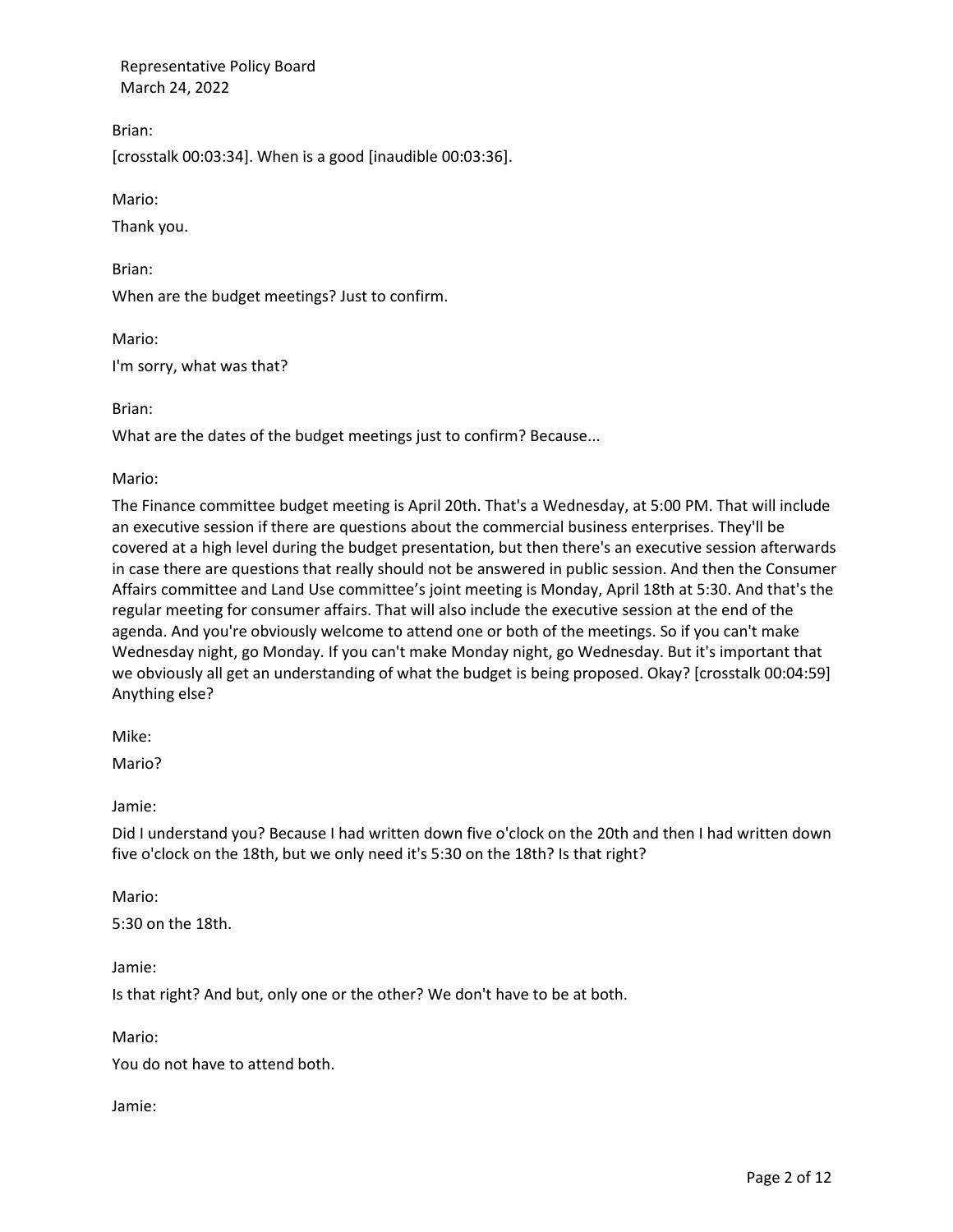Okay. Thank you.

Mario:

Some of us like to go to both because we just enjoy it so much.

Bruce:

Hey Mario, it's Bruce McDermott.

Mario:

Yes, Bruce.

Bruce:

I'm sorry, to the point about Prem needing to set up the room. How is the RPB meeting being noticed for the public?

Mario:

We're... At this point, the anticipation is we're noticing it as an in person meeting, because we anticipate having a forum in person.

Bruce:

Okay.

Mario:

At least that's my understanding. Unless someone...

Jennifer:

[crosstalk 00:05:58] Can I?

Mario:

...knows differently. Jennifer's going to correct me please.

Jennifer:

Yes. I'm going to note it as in person with an option to join remotely.

Mario:

Right.

Tim: [crosstalk 00:06:11] That's correct. That's...

Jennifer:

[crosstalk 00:06:11] Because I have to notify the public about that, but they are able to join in person or by whatever method we use, teams, digital, whatever.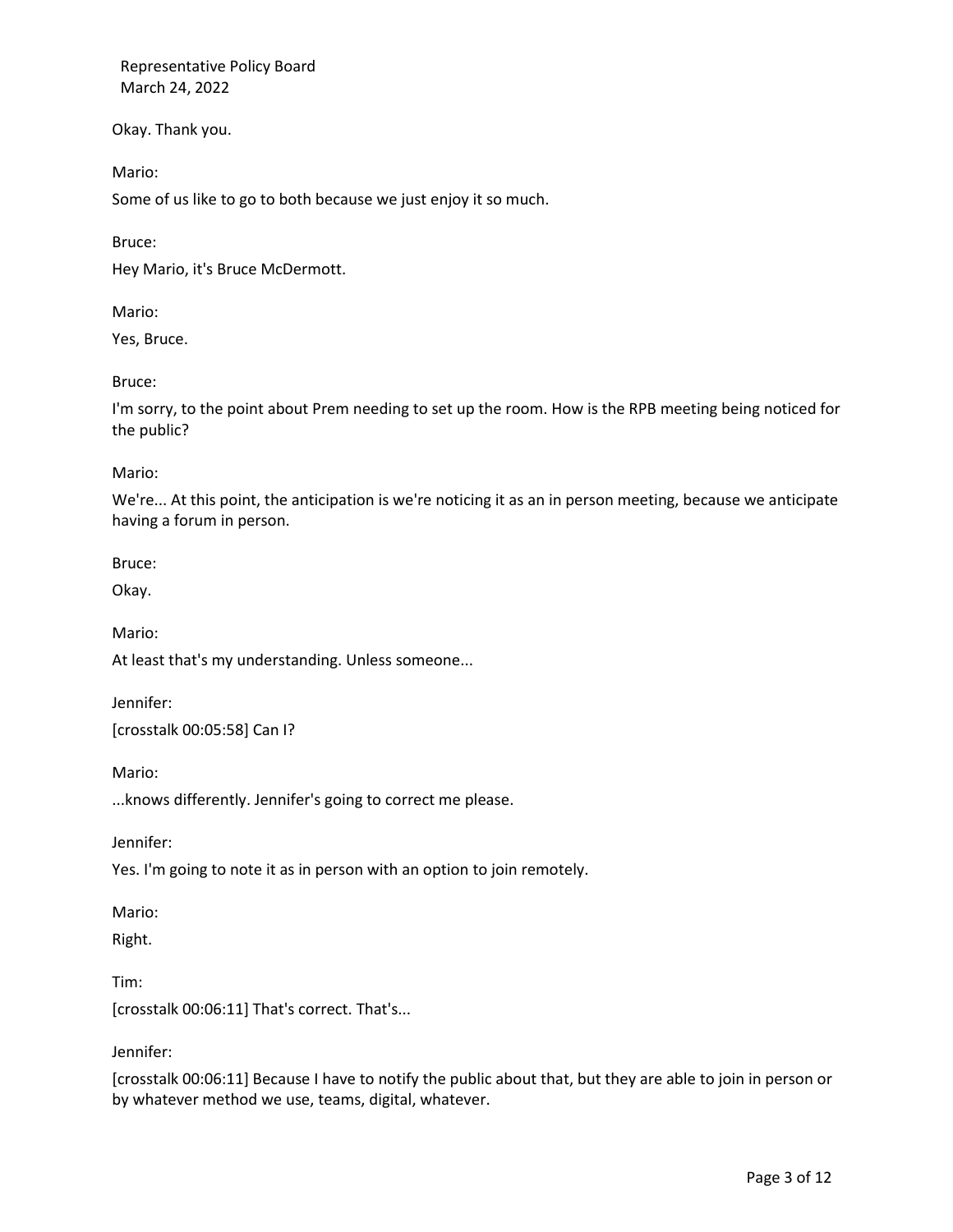Brian:

Do we have to also vote whether masks are required?

Mario:

We could do that, if in fact that is the policy for the RWA. At that point in time.

Mike:

What was the question?

Mario:

If there would be a requirement to wear masks.

Mike:

Oh, I see.

### Mario:

Because that's the policy of the RWA for their facilities, then that will be noted in the meeting announcements.

Mike:

Thank you.

Mario:

Okay. Any other questions on the budget meetings? Or any...

#### Larry:

Mario? This is Larry. Just for the record we have made wearing of masks in the building, I think as of March 20th or so... Anyway, we've made it voluntary. So if an individual wishes to wear a mask they're they can, but they're not required to.

#### Mario:

Yeah, that's what I anticipated, but just in case things change. Okay. Thank you very much, Larry. Appreciate that. Okay. Nothing else on going live? I guess Jennifer may very well provide cookies for the RPB meeting, but not the committee meetings. We'll see. She'll let us know. Depends on the budget. We're up to items for consideration and action. The first item is the final decision recommendation and Jamie Mowat Young, if you wouldn't mind.

#### Jamie:

Okay. The Representative Policy Board of the South Central Regional Water Authority proposed resolution dated March 24th, 2022 for the authorities application for the approval of the Lake Gaillard Water Treatment Plant, clarifiers, recycle pump station, concrete restoration project, and the HVAC and electrical improvements located in North Branford, Connecticut. Be it resolved that the proposed findings of fact, conclusions of law, and final decision of the Representative Policy Board with respect to the South Central Connecticut Regional Water Authorities application for the Lake Gaillard Water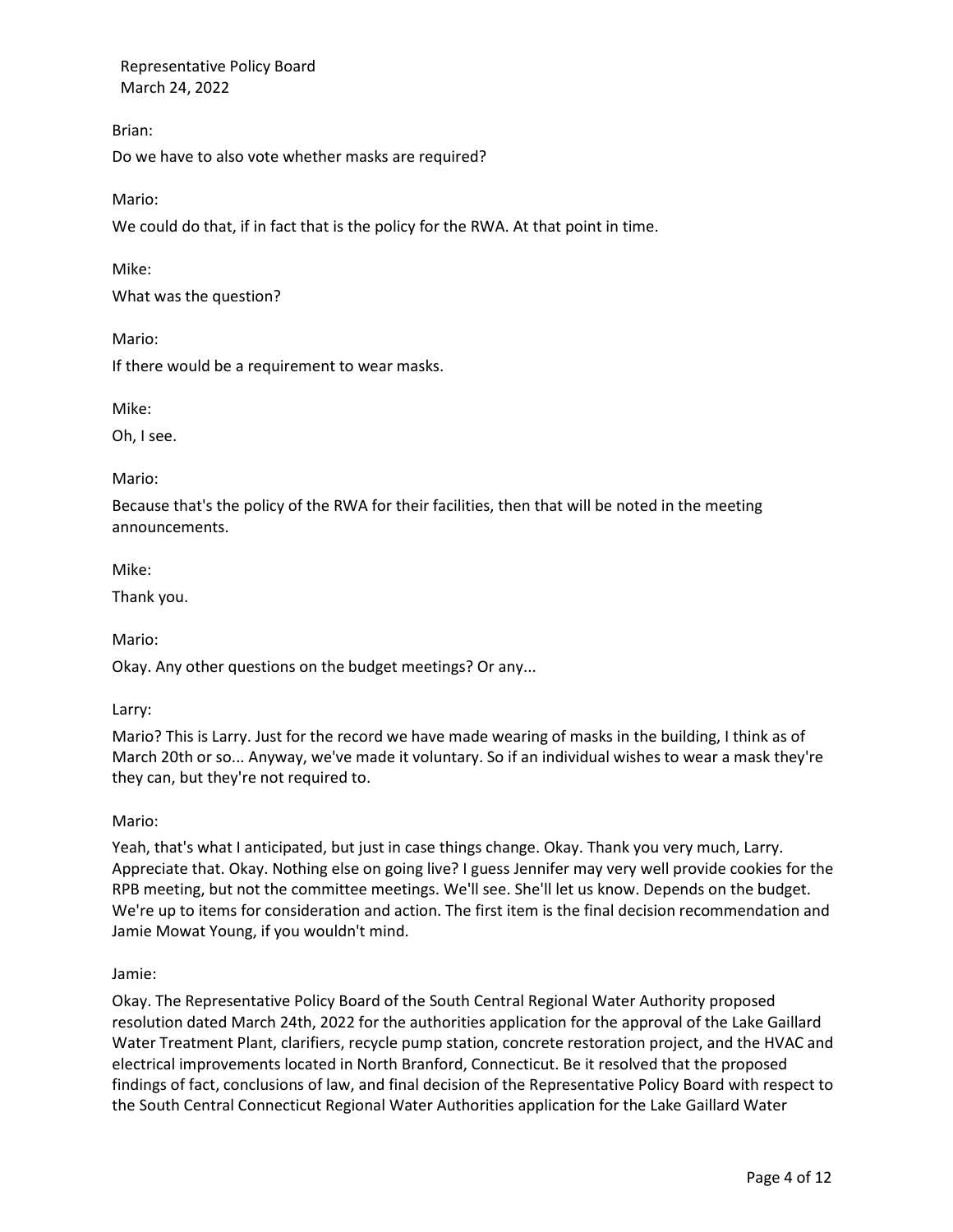Treatment Plant, clarifiers, recycle pump station, and concrete restoration project, and the HVAC and electrical improvements located in North Branford, Connecticut, which copy is attached hereto, be and hereby is approved in the form, submitted to the meeting.

Mario:

Is there a second to that motion?

Tim:

Second.

### Mario:

We have a second. Thank you, Tim. Discussion questions. We had the public hearing. I want to thank Jamie for sharing that public hearing and Jeff Donofrio 00:09:20 for providing his report. Okay. After hearing no questions, all those in favor of the resolution. Say aye.

### Group:

[crosstalk 00:09:30] Aye.

### Mario:

Any opposed? Any abstaining? Okay. Thank you very much, Jamie. Passes. In that case, we go on to the financing resolution. Tim was on standby in case the first resolution passed and Tim, if you would.

#### Tim:

Well, I'm printing the resolution now since it passed. No, I will go forward with the resolution. Thank you. This is a representative policy board of the South Central Connecticut Regional Water District, proposed resolution approving the issuance of bonds. Whereas the South Central Connecticut Regional Water Authority, the authority proposes to issue its bonds, which may be issued as project loan obligations delivered to the state of Connecticut. The bonds in accordance with special Act 77-98 of the General Assembly of the State of Connecticut has amended the act on a parody with, or subordinate to, bonds issued pursuant to the water system, revenue bond resolutions, general bond resolution adopted by the authority, and approved by the Representative Policy Board of the South Central Connecticut Regional Water District, the RPB, on July 31st, 1980, as amended and supplemented, the general bond resolution, and whereas the act authorizes the authority to borrow money and to is its bonds subject to the approval of the RPB.

#### Tim:

Now therefore, be it resolved that, number one, the RPB hereby approves the issuance of the authorities bonds in an aggregate principle amount, not to exceed \$7 million.

#### Tim:

Number two, the bonds may be issued as obligations in one or more series, pursuant to a supplemental resolution, to be adopted by the authority for each series of bonds, each of which shall specify the amount of the bonds, the purpose for which the bonds are to be issued, the date or dates, maturities, sinking fund installments, if any, interest rates, serious denominations, form redemption prices, security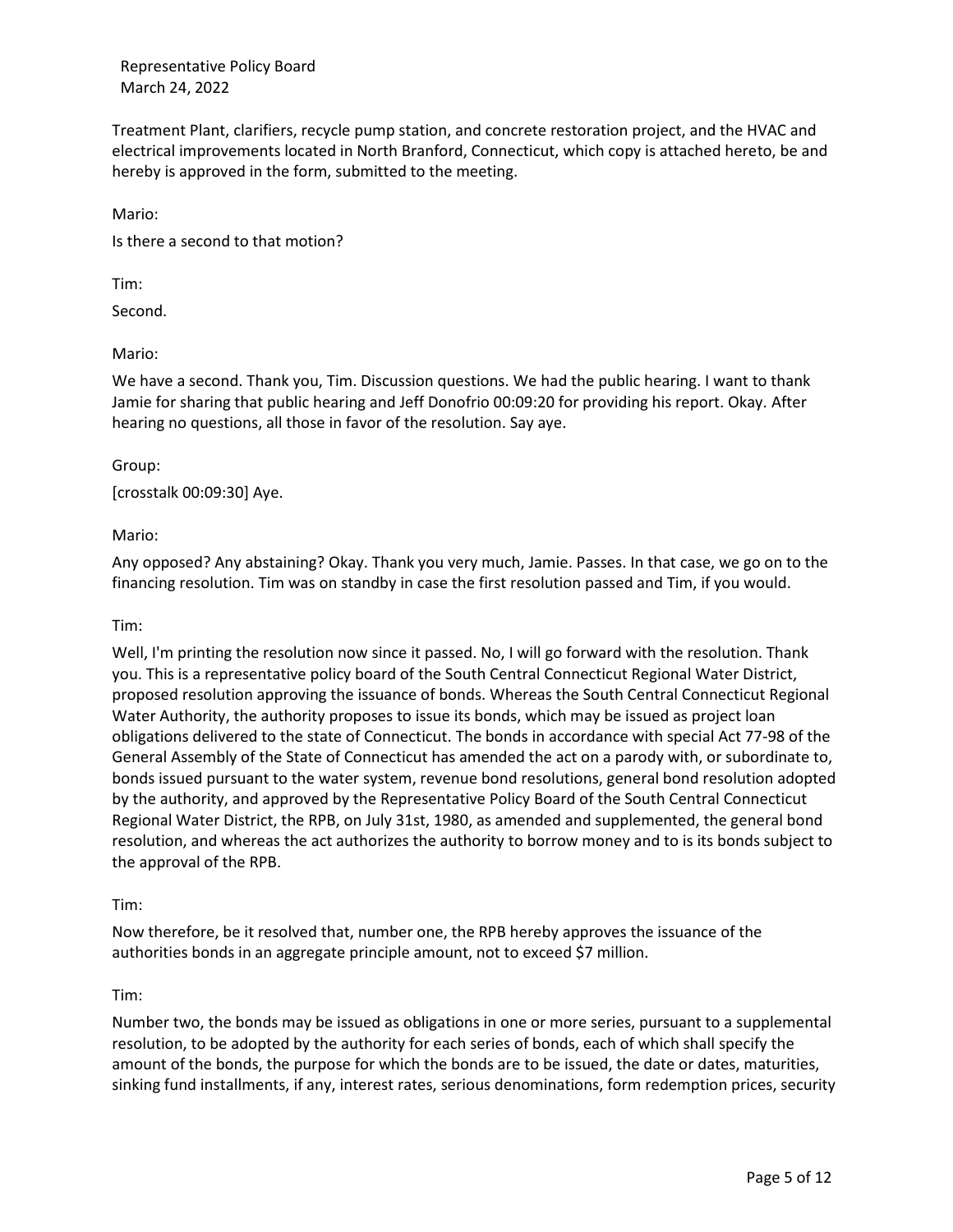provisions, and other details of the bonds as the authorities shall determine in accordance with the limits established by the applicable provisions of the general bond resolution.

### Tim:

And hereby, number three, the purpose of the bonds shall be to finance or refinance the construction costs of the Lake Gaillard Water Treatment Plant that is, LGWTP Clarifier Project. And to pay costs of issuance of the bonds, the project, and associated reserves.

### Tim:

Four. The bonds may be sold by negotiation, or serial, or term bonds with state of maturities and may be sold in a private placement to the State of Connecticut or a purchaser approved by the authority. Here ends the resolution.

Jamie:

I'll second that.

Mario:

[crosstalk 00:12:31] Thank you, Jamie. We have a motion and a second. Just one comment. Because I had to check with Rochelle. The reason this is a \$7 million, is that it, this is the portion that's going for drinking water state revolving fund. So that requires the separate resolution. We've already approved the total of bonds for, as part of the budgeting. So any discussion questions, comments? Okay. Hearing none. We'll try your minds. All those in favor, say aye.

Group:

Aye.

Mario:

Opposed and abstaining. Thank you very much, Mr. Slocum.

Tim:

My pleasure.

Mario:

[crosstalk 00:13:21] And that brings us to reports, and since you have the floor, continue.

Tim:

And I have a report. Essentially, the report is our meeting of March 14th, which took place remotely. Everyone present, including Mario. It was a good meeting. Basically, essentially called for the purpose of Mr. Nossak, of CliftonLarsonAllen, the new firm name, basically for the firm we've been working with for a while now, to the would be the external auditor. Their purpose is to review the authorities audit plan and process for fiscal year 2022. And he also discussed the firm's scope of engagement, current future accounting standards, he discussed cybersecurity matters, risk assessment, consolidated entities, and audit areas with committee members.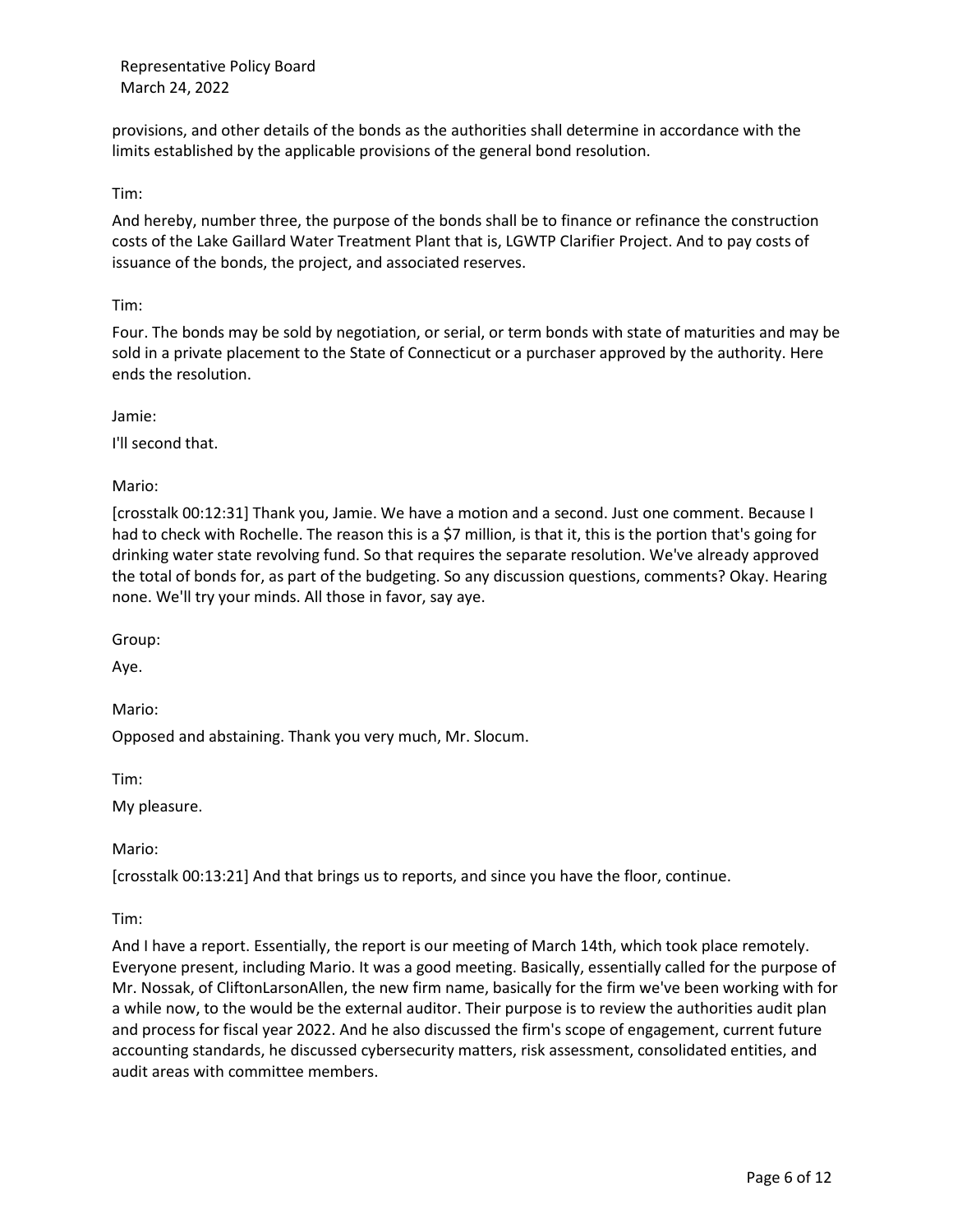# Tim:

We did ask a few additional questions in other... There were some questions about the entity that's owned within the organization. That's semi-private, if you will, they're functioning, that's the well drilling company. We queried whether or not that would be included in the audit. It is because, it's a new situation sort of, and he said, it's absolutely included. It's wholly under the umbrella of the organization, it's not a private enterprise, so to speak. So he clarified that absolutely would be included in the audit.

# Tim:

And there were some other questions answered, well addressed, and answered. And we had a level of confidence that things were going to take place. He assured us that it's not a humdrum thing they do every year. And we expect hearts and flowers at the end of it. They do look at it as if they're starting afresh. So with that, we had a report after the conclusion of that from Rochelle about updating some of the other systems, other projects that are in work. And finally, that pretty much closed out the meeting. It was not a real long meeting for us. And our next meeting will be April 20th, which is the, no, our next meeting will be April 11th. And our special meeting, which Mario had announced will be April 20th, regarding the budget. So we welcome me to both of those, or certainly you get to read the minutes anyway, of the first one. So that's my report, Mr. Chairman.

# Mario:

Thank you very much. Questions, comments, for Tim? Okay. Thank you, Tim. Appreciate it. The Land Use Committee, Chair Betkoski.

# Peter:

Good evening, Mr. Chairman. Thank you, Tim. For your report. Also, we had our meeting Wednesday, March 9th. It was very interesting. As usual, land use is the most interesting board. We went through our safety moment. You were talking about the safety moment, we're going into spring, preventative mold maintenance, so... Clean in your house and your gutters, et cetera.

# Peter:

We did our approval minutes and then we had an interesting discussion from [John Triana 00:16:48] on, in 1901 the typhoid epidemic. It's really in depth. It's all in our minutes, all the information. If you have time, I would suggest that you read it. John does an amazing job with his research and keeps us up to speed with our predecessors. We came a long way, but how you filter the stations now and everything you want, you'd be amazed how they started all this, but it was very, very interesting. Then he went over his, our RWA properties, all the invasive species updates. We're trying to get outside for next meeting. So, and that was about it. Our next meeting will be April 13th. If there any questions, I'd be happy to answer if I could.

Tim:

Peter?

Peter:

Yes.

Tim: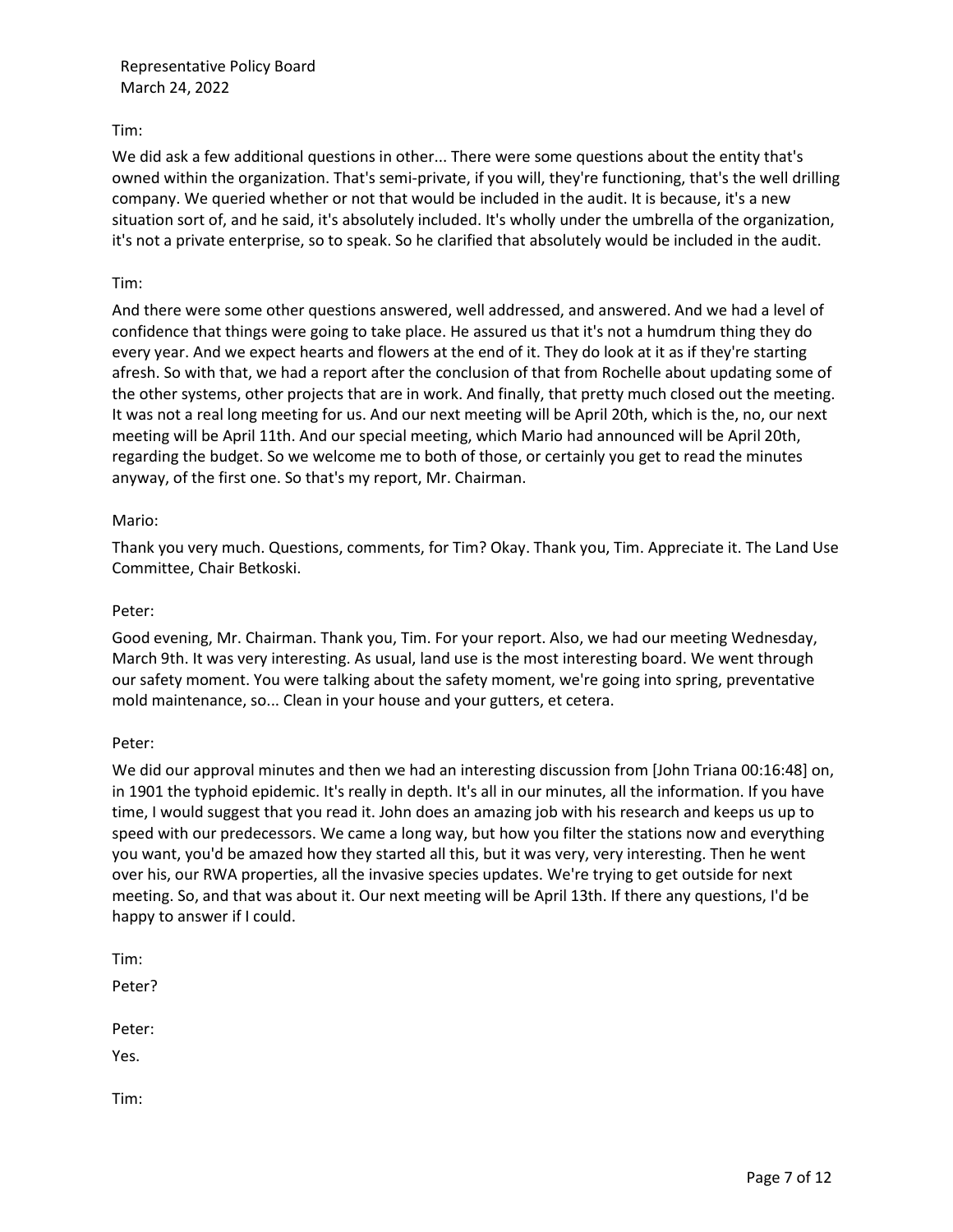If I may, Tim Slocum. You know, Peter, some of these reading and reviewing your minutes, you guys do have a very interesting committee. You get to hear a lot of stuff and we get to read about it in the minutes, but some of those things like the one you just talked about with typhoid and stuff like that, probably some of those conversations might be of interest to the consumer. And I was wondering if we could think of it as an organization, to maybe make some of these special case presentations available on the website as a video. If it's feasible, if it's of interest, because you know, everyone looks at videos and stuff like that. And that might be just an interesting history ticker, that the public could enjoy. That's just a thought, not a conversation to have here, but maybe your committee would want to review it because you're right. You get to see and hear about a lot of interesting stuff that other YouTubers might love to see.

# Peter:

I agree. That's a very good point, Tim. I will bring it up to the committee and see what their intention, or, I agree. Anyone? Well, I don't know if we want to get comment on it now because we have quite an exciting committee and they'll probably all comment on it.

# Tim:

Yeah. I think it can go back to the organization as a whole. I think if you took it up there or Mario decides to take it up with EXCOM or something like that, or probably should take it up with leadership first, but...

# Jamie:

Right.

# Peter:

Good point, Jennifer make a note of that for me. So when we put our next agenda together to land use, we'll bring it up. Thanks so much.

# Jamie:

Tim. [crosstalk 00:19:21] I think it's a great idea, but I do think it's probably better suited going to Larry and the executive team because they...

Tim:

That's what I...

Jamie:

To run that through their communications and PR team rather than land use.

Tim:

Right. And I actually said it probably should be seen by the leadership first so that I agree with you completely, Jamie.

Peter:

Yeah. You did clarify that. Thank you.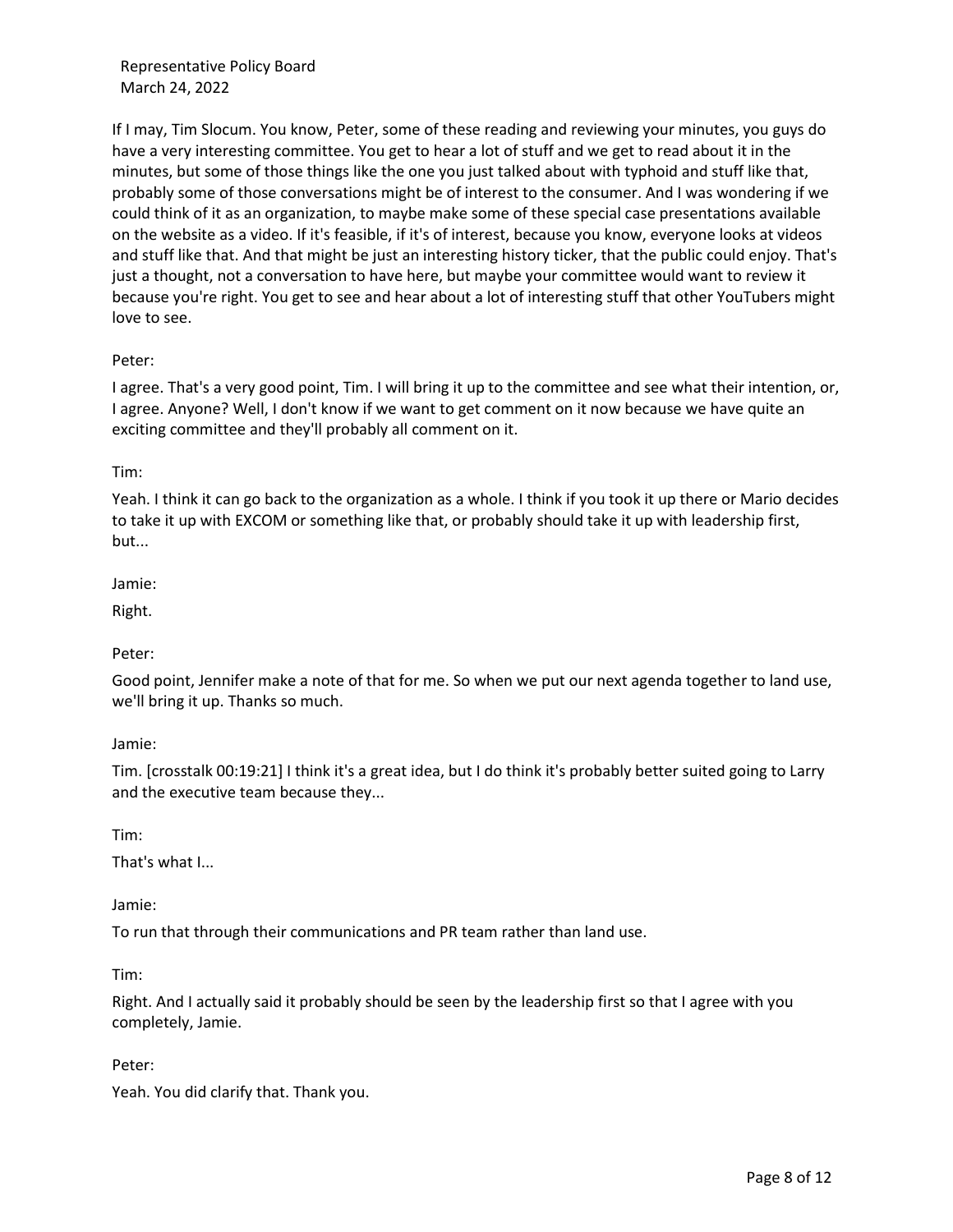### Mario:

Okay. Thank you. Any other questions for Land Use Committee? All right. Thank you very much, Peter. Chairman Mongillo, Consumer Affairs Committee.

#### Stephen:

Good evening. Everyone. Consumer affairs has met twice. Our February meeting, Rochelle was there to give the same presentation that finance had on the refinancing of the bonds. Good effort there to reduce cost and substantial savings was realized. Went over details of that process for us. She was also kind enough to go over several consumer bills that I had submitted to her. The transition in January had two things happening. We had a rate increase that impacted on January 5th, and also we went to monthly billing and depending upon the cycle, some things were kind of in both areas and they had those particular changes had to be meshed for that period of time. So she did a good job of explaining it to us, which we appreciated.

### Stephen:

We met this past Monday, had just a great update from the IT department on cyber resiliency and cyber technology. And also the threats they're in. Prem was there with both Kevin Schnaitmann and Laura Gonzalez on his team. That particular update was held in executive session because of the nature of it. So I can't go into detail, but I will go over some of the topics we covered. Starting with the governance for his group, was really helpful to have an organizational chart of everybody and what their roles were. And also realize there are external stakeholders and partners that also have concerns about cybersecurity that work with the authority and can help the authority and vice versa.

#### Stephen:

Next, they presented us with an enterprise security roadmap to go over all the activities that were current and planned for the next couple of years, followed by a presentation of their dashboard so that they could keep track of all of the different things that they were doing. This is an effort that really has multi levels and many things that they're working on at the same time. So the dashboard helps them organize that.

#### Stephen:

And lastly, they presented the state of the business, cyber initiative dashboard, went over projects that were completed, some other... I'm not going to go into detail, right. But other activities that were included under that. So it was very substantive report on consumer affairs because of the impact of this issue on the organization will continue to monitor cyber security, get updates periodically. And we thank Prem and his team for the information. Jeff reported in both meetings that we've had no consumer issues, which is great. And he also reported he had been working on the Lake Gaillard improvements and also currently working with reviewing bids that are coming in, working with the RWA on the sort of the impact and how to process those. And also has some meetings internally with RWA on some other issues. So again, our next meeting will be the special meeting to go over the budgets on April 18th. And that's my report for consumer affairs.

#### Mario:

Thank you very much, Steve. Questions? Okay. Thank you very much. Appreciate it.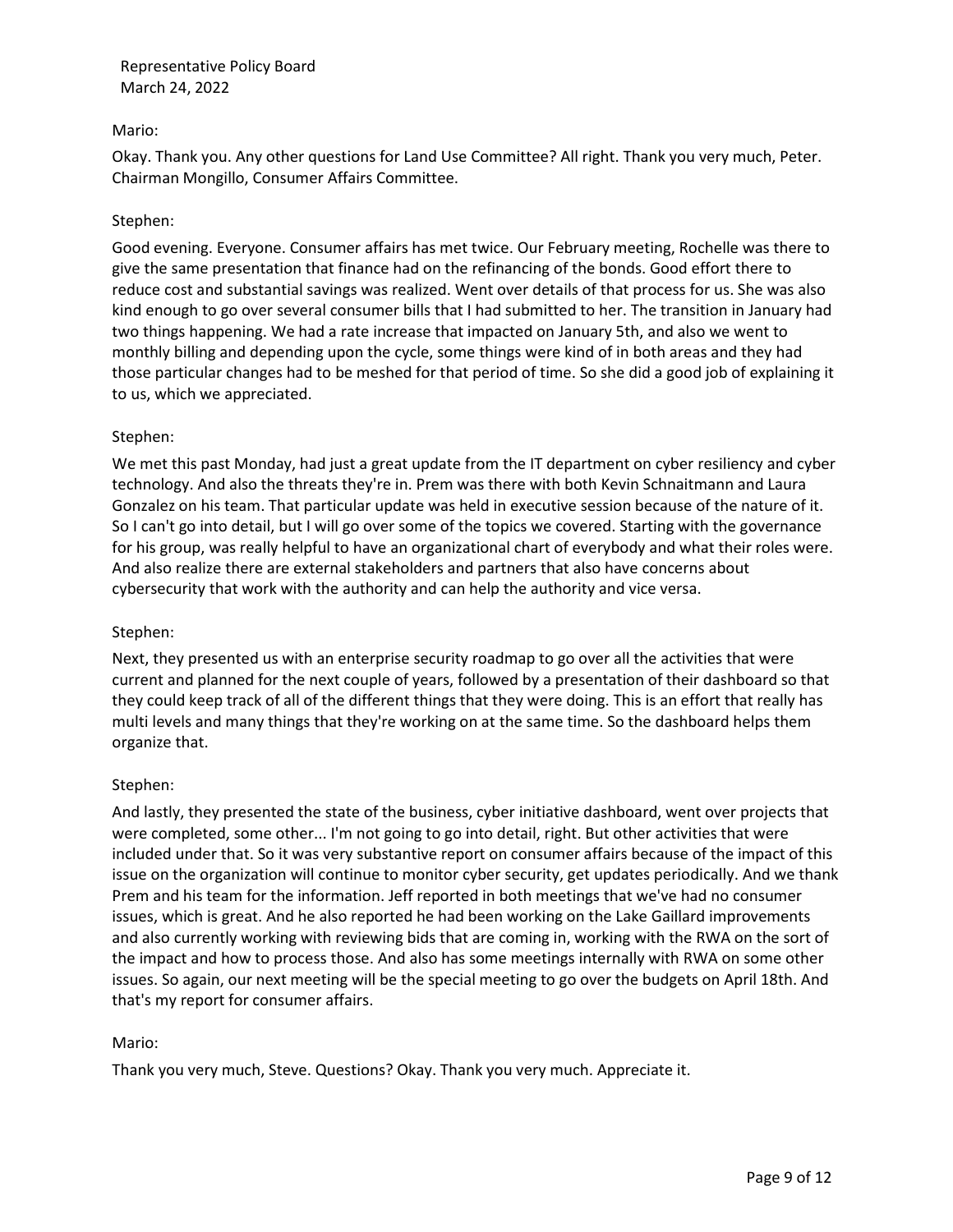Stephen:

Sure.

# Mario:

The next committee's the Executive Committee. We met on March 16th. We discussed over back and forth, as far as open, not open in April. So you got the results of that. We'll be having our meetings in person, but we wanted to make sure that we offered some sort of a hybrid and remote option as people may not feel comfortable coming in. We also looked at what the RWA is looking at for some of the capital projects coming up that may need public hearings and would come to the RPB. It's a very busy schedule. So we'll be looking for people to tap for holding those public hearings and being the presiding member. So if the phone rings and it's me please pick it up.

### Mario:

We also have a couple of nominating committees that will be coming up. The near term one, which will be convening in May, so it's not immediate, will be for RPB officers. So if you're interested in that one, please let Jennifer know, because she's better at writing things down than I am. If you called me. And this way we'll put together a group of people to look at our RPB officers. And then over the summer, we'll be putting together another nominating committee for the authority position that's coming due. And then we talked a little bit in big picture terms about the commercial business enterprises and we look forward to the budget meetings on that. And that's all I have if there's any questions? Okay. If you were on earlier, you heard David explain why the authorities meeting is postponed for a week, but David, if you have any brief report. And Larry, send it over to you.

#### David:

Sure. I'll. Yeah, thank you. I will repeat to be official. We did postpone our meeting till next week. We combined it with our budget workshop that we're having. We had a member who is away on service us to our country this week and he's chairman of the two committees that are scheduled to meet this month. So it just made sense to combine it with our meeting for next Thursday. So thank you for your indulgence. I do want to thank you for your support of the application, a little while ago, when you voted, we really do need to take care of Lake Gaillard and all of our facilities and the fact that you support our keeping them in good condition and solid shape for the whole system, we greatly appreciate that. And now what I know you really wanted to hear, Larry's got the water level.

#### Larry:

Thank you, Mr. Chairman, just a general comment that the authorities doing well. We're ahead of plan in terms of our financial results, still with some uncertainty on, with the impact of COVID, but we're doing well. And now for the reservoir levels, the latest numbers that we have as of March 15th, our current reservoirs are 98% compared to the previous year of 91% and an historical average of 87%. So we're well situated for having a warm summer. So that concludes my report for this evening.

# Mark:

Lots of sun and no rain this summer.

# Larry:

Right. I agree. Do the no rain dance Mark.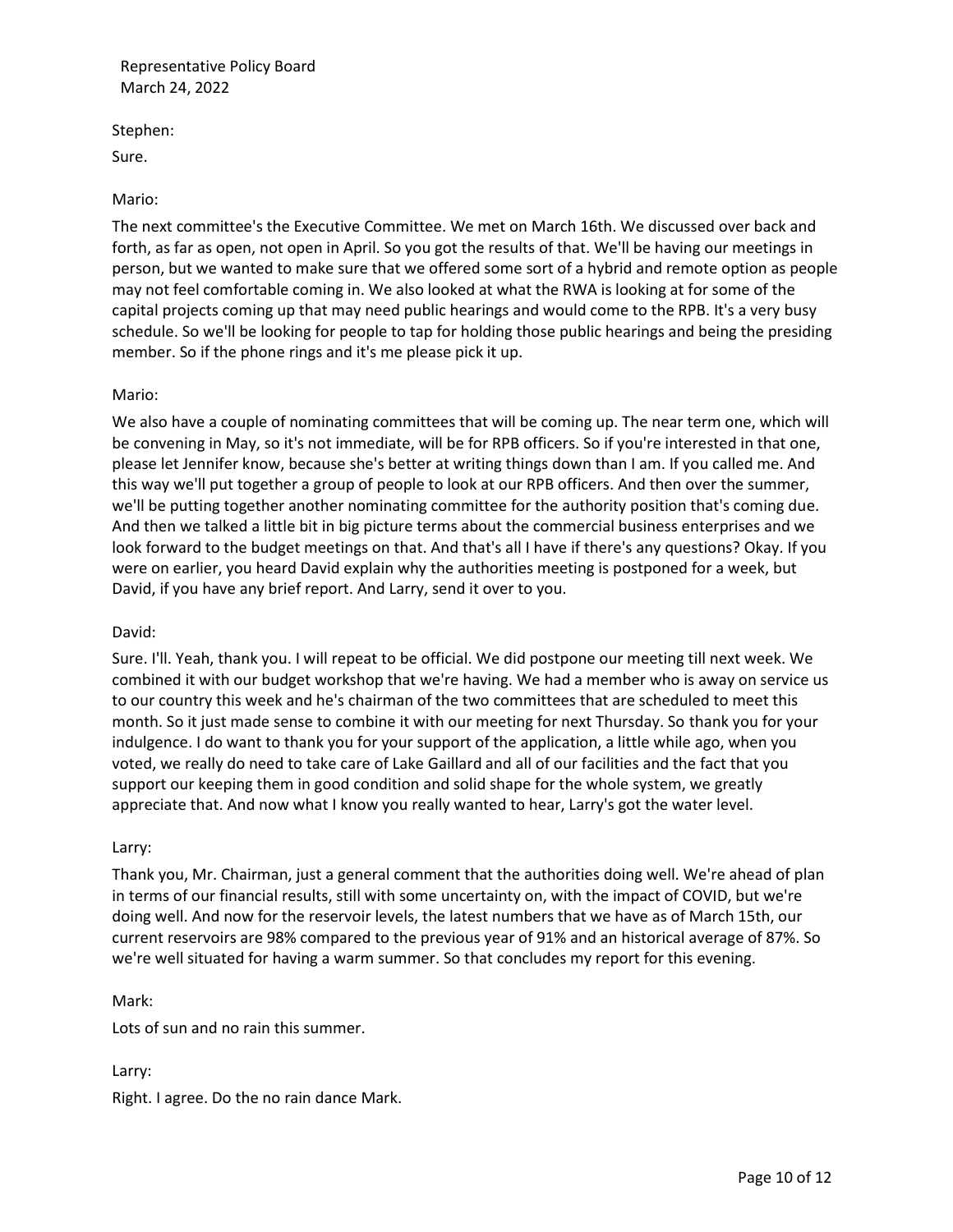Mark:

I'll try.

Mario: Okay. Thank you very much. Any questions?

Tim:

I have a quick question and it's not specifically, it's just a question that can get answered later, but it comes out of a municipality report for Cheshire. And it happens to do with my drive by of that property and the forest and stuff. And it looks like the forest is under some distress and I just was questioning whether that is my imagination, or if it's something recognized. I know there's none scheduled maintenance on the forestry aspect of it. But if someone could get back to me on that, I would love it.

Larry:

Sure. We'll have Sunny, that falls under his area of responsibility. And so Sunny will probably confer with either John Triana or others in that section. And we'll get back to you with an answer. And maybe what we'll do is report that at the March 31 or no, wait, I'm sorry. We'll get back with an answer.

Tim:

And my reference is specific to the pine growth, that aspect of it.

Larry:

Okay.

Mario:

Thank you. Any other questions? All right. Thank you very much, David. And Larry, appreciate that. Yeah.

David:

Thank you.

Mario:

OCA, Mr. Donofrio.

Jeff:

It's been pretty quiet as Steve indicated. There's no pending consumer complaints. I did, yesterday was regional water day in my life. I did have a meeting with Prem and Dana, via zoom and then an in person meeting with Sonny. So I had the pleasure to meet Sonny for the first time, and we talked about a couple of potential projects down the road that he wanted me to be aware of. And I really appreciated the opportunity to talk to him about some capital projects.

Mario:

Good. Thank you very much, Jeff. And Mr. McDermott, I want to thank you for your assistance during this switching to virtual meetings and your input this evening, and making sure that we stay on the